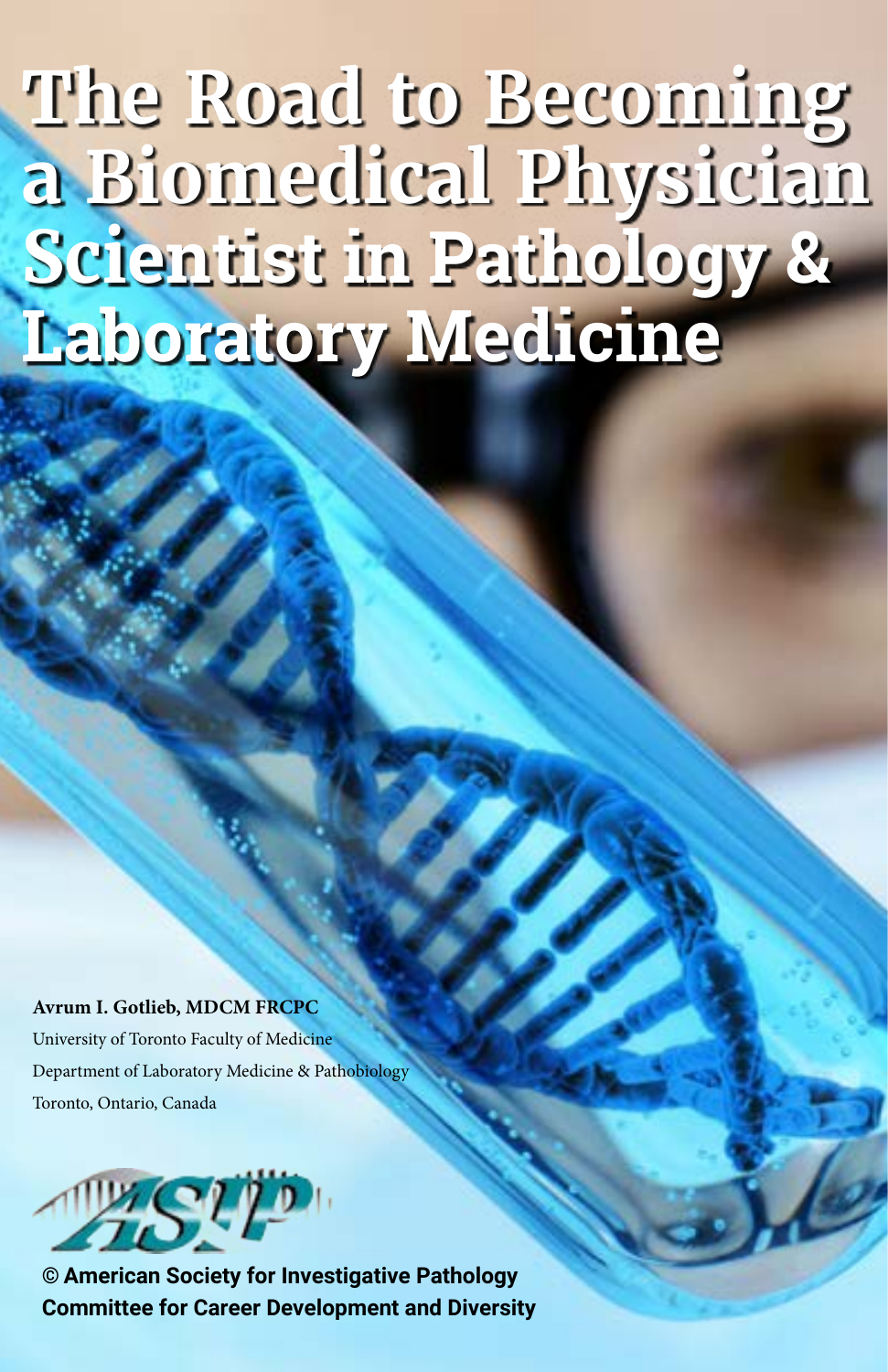# **Contents Prologue**

| Choosing a Training Path: |  |
|---------------------------|--|
|                           |  |
|                           |  |
|                           |  |
|                           |  |
|                           |  |
|                           |  |
|                           |  |
|                           |  |
|                           |  |
|                           |  |
|                           |  |

This career guide booklet was originally inspired by a workshop entitled *"Career Pathways in Pathobiology for Physician Scientists,*" presented at the American Society for Investigative Pathology (ASIP) 2003 Annual Meeting at Experimental Biology in San Diego. This newest edition meets the even greater need today to train and employ physician scientists to lead discovery and translational research in academic Departments of Pathology and Laboratory Medicine, linking clinical laboratory medicine with the highest quality of innovative and transformative research in human disease. ASIP is a professional society of biomedical scientists who investigate mechanisms of disease with an important objective of advancing the development of personalized medicine in clinical healthcare. ASIP thus fosters the professional career development and education of those interested in the study of mechanisms of disease, and thus is committed to advocate for the training of physician scientists.

I acknowledge discussions with numerous colleagues, trainees, and students over the past 39 years who shared their thoughts with me on this important topic. Their discussions on how to attract, develop, and nurture basic, translational and clinical investigators are much appreciated. I appreciate the mentors I have had who were willing and eager to devote time and energy to help shape my own career and those of many of my colleagues as we progressed through both clinical and research training.

I appreciate the assistance of Natasha Lowe and previously Sursattie Sue Sarju, Department of Laboratory Medicine and Pathobiology, University of Toronto, and Alta E. Wallington, Dia Pellerin, and Gina LaBorde of the American Society for Investigative Pathology.

Avrum I. Gotlieb, MDCM FRCPC *May 2017*

> This 4th Edition is posted at [www.asip.org.](www.asip.org) **American Society for Investigative Pathology**  1801 Rockville Pike, Suite 350 Rockville, MD 20852 Tel: 240.283.9700 Fax: 301.984.4740 [asip@asip.org](mailto:asip@asip.org) [www.asip.or](http://www.asip.org)g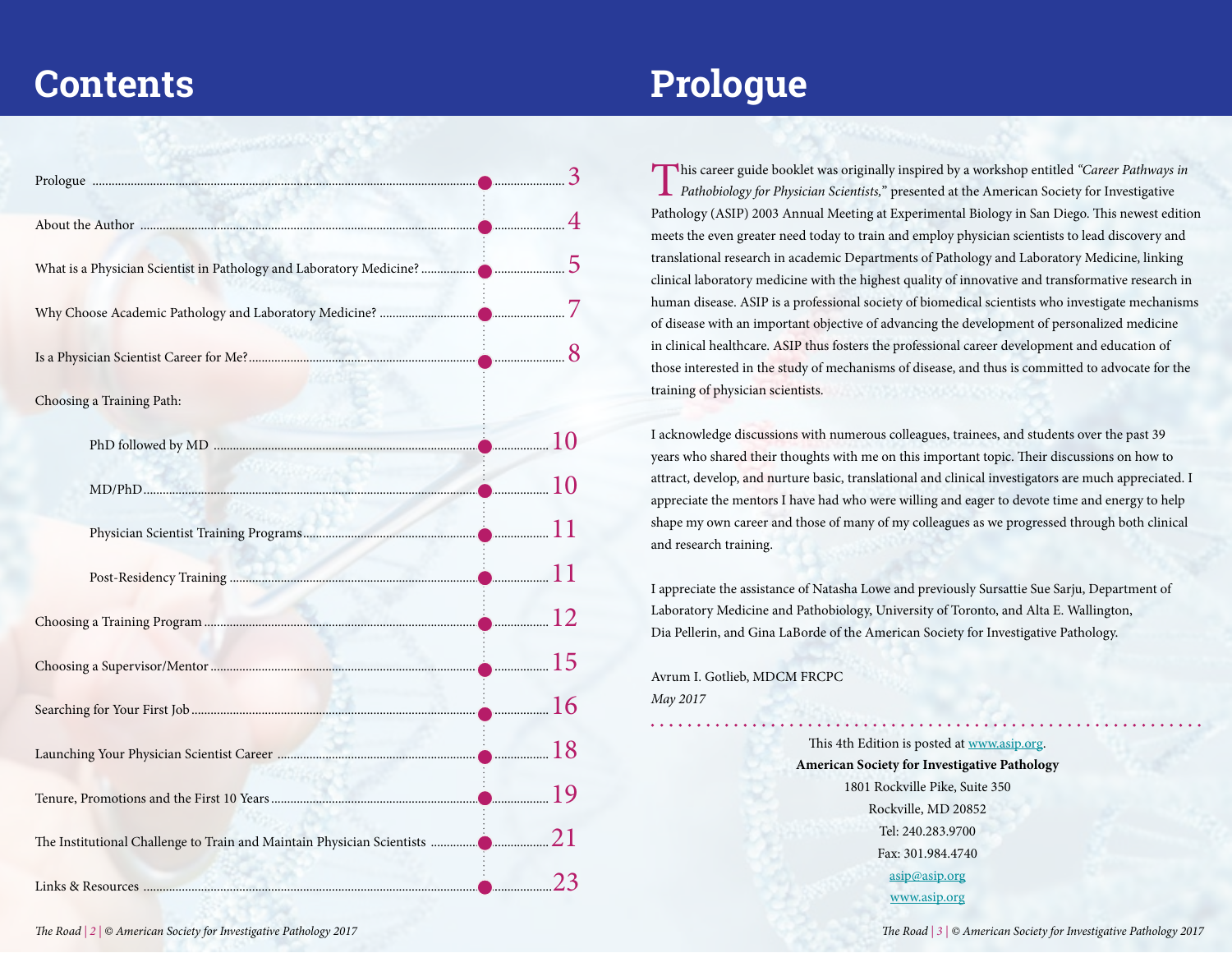## **About the Author**

Professor Avrum I. Gotlieb, founding Chair of the Department of Laboratory Medicine and Pathobiology (LMP), Faculty of Medicine, University of Toronto, obtained his BSc in Psychology and Physiology with first class honors (1967) and his MDCM (1971) from McGill University. He continued his training in medicine and anatomic pathology at the teaching hospitals of McGill University. He obtained his Fellowship from the Royal College of Physicians and Surgeons of Canada in Anatomic Pathology (1975) and certification from the American Board of Pathology (1976). He pursued research training in the Department of Biology, University of California San Diego with Professor SJ Singer, supported by a Medical Research Council Fellowship. He was interim Vice Dean of Research, then Interim Vice Dean of Graduate and Life Sciences Education, and Senior Academic Advisor to the Dean, Faculty of Medicine, University of Toronto.

Professor Gotlieb held administrative appointments in two educational areas in LMP: Coordinator of Graduate Studies and Course Director, Pathobiology of Disease, Undergraduate Medicine. An educational program initiated by Professor Gotlieb in 2000 was an innovative and unique undergraduate Arts and Science Specialist Program in Pathobiology. Professor Gotlieb has also been championing the role of physician scientists in academic laboratory medicine. He authored the book "Planning a Career in Biomedical and Life Sciences: Making Informed Choices," published by Elsevier Inc. (2015).

Professor Gotlieb's research interests include atherosclerosis and valvular heart disease. He has published on blood vessel repair, especially on the

### *Avrum I. Gotlieb, MDCM FRCPC*

role of the cytoskeleton in endothelial repair, and his research group studied how heart valve cells repair valves after they have been injured. He has published over 100 peer reviewed papers, and 35 reviews and book chapters. He edited three books, including the comprehensive textbook *Cardiovascular Pathology*, edited with colleagues Malcolm D. Silver, University of Toronto, and Frederick J. Schoen, Harvard Medical School. He has received peer reviewed funding from the Heart and Stroke Foundation of Ontario and the Medical Research Council (now Canadian Institutes of Health Research, CIHR).

Professor Gotlieb is past co-Editor of *Cardiovascular Pathology*, a journal of the Society for Cardiovascular Pathology dedicated to basic, clinical, and applied cardiovascular science published by Elsevier. He serves on the editorial boards of *The American Journal of Patholo*gy (AJP) and *Laboratory Investigation*.

Professor Gotlieb is a former President of the American Society for Investigative Pathology (ASIP), the Canadian Society of Atherosclerosis, Thrombosis and Vascular Biology (CSATVB), and the Society for Cardiovascular Pathology (SCVP). He was a member of the Board of the Federation of American Societies of Experimental Biology (FASEB) and served as FASEB Vice-President for Science Policy. He is an elected Fellow of the Canadian Academy of Health Sciences and was honored by SCVP with the Distinguished Achievement Award, by ASIP with the Robbins Distinguished Educator Award, by the Association of Pathology Chairs with the Distinguished Service Award, and by the Canadian Association of Pathology with the President's Award.

# **What is a Physician Scientist in Pathology and Laboratory Medicine?**

and

**Aphysician scientist is a unique clinician who is part of a small cadre of physicians who usually work in academic health science centers and have a high impact on health care through discovery, translational and clinical research, and clinical practice. A physician scientist in Pathology and Laboratory Medicine is a laboratory physician who is trained in both scientific biomedical investigation and in pathology and/or laboratory medicine, often with clinical subspecialty training.** The reason to train physician scientists is dual. On the one hand, the physician scientist brings the rigors of scientific investigation into the patient care arena and on the other hand, the physician scientist's contact with disease brings clinically relevant questions into the research arena to drive investigations into pathogenesis, prevention, diagnosis, prognosis, and treatment of disease. Physician scientists form a key group who can instill the core values of academic laboratory medicine into medical students

young trainees. In addition, physician scientists are able to provide leadership in communicating information to the public and government on how biomedical science benefits healthcare.

Who better to study disease than those who know it intimately? Who better to provide clinical care than those who have a facility with problem solving, hypothesis testing, and critical thinking? Both clinical care and research benefit enormously from this cross fertilization of knowledge discovery and critical thinking. In fact, it is not uncommon that normal biological processes become better understood due to the study of the pathobiology of disease where these processes are disrupted. In addition, the physician scientist is perfectly suited to the role of a transmitter of basic and clinical knowledge, especially new and emerging knowledge. The linking of high quality teaching with innovative high impact research is a very powerful educational approach to prepare medical students and residents for self-directed learning that will serve them throughout their career. The physician scientist is an excellent role model for high school and undergraduate university students and is able to convey the excitement and value of biomedical research to these groups.

*The Road | 4 | © American Society for Investigative Pathology 2017*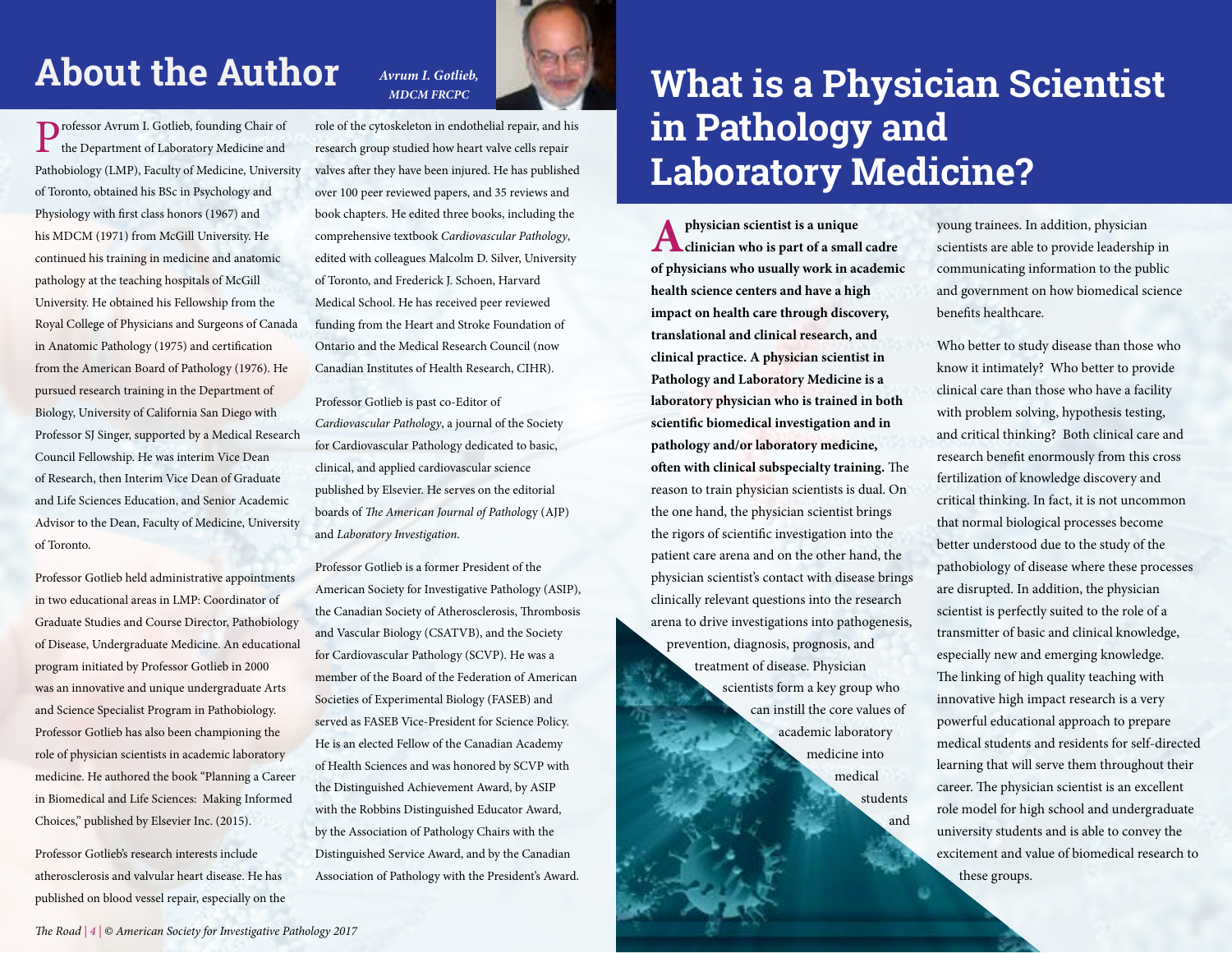Health care is undergoing dramatic changes as biomedical research and technology allow us to critically explore

*Linking teaching* 

*& research*

concepts and discover new knowledge to advance new paradigms, especially precision medicine. The clinical tissue and human biologic material that pathologists and laboratory physicians see on a daily basis in their

prevailing

clinical practice provide intellectual inspiration and direction to investigate mechanisms of human disease in novel and productive ways. In addition, much more consideration is being given to the social, cultural, and outcome parameters of health care delivery. Pathology and laboratory medicine have led the way in the past several years utilizing molecular, genetic and imaging technologies to chart the new frontiers of academic medicine - in teaching, research, and clinical care. In the clinical sphere, advanced laboratory technologies

are being developed and adapted to diagnose disease earlier, more accurately and with a greater ability to predict outcomes and guide therapy. Pathology and laboratory medicine are at the forefront of developing the knowledge platforms for precision (personalized) medicine.

By being at the crossroads of basic science and clinical medicine, pathologists and laboratory physicians are in the enviable position to

> develop appropriate and useful *in vitro* and *in vivo*  models to investigate the complex mechanisms of human disease. The phenotypes arising from genetic manipulation are being thoroughly studied, including using imaging methods that effectively combine morphology and

molecular biology, a powerful combination to understand genomic and proteomic function. Thus, laboratory physician scientists are in an excellent position to generate and effectively communicate new discoveries and state-of-theart knowledge to the clinical arena. In fact, it is only through high quality research that health care costs will be controlled and the burden of disease reduced in communities.

## **Why Choose Academic Pathology and Laboratory Medicine?**

**Medical students are exposed to numerous sub-disciplines during their training and eventually choose a specialty to train in, often before they have had the opportunity to obtain sufficient information and exposure to make a truly informed decision.** Departments of Pathology  $\bullet$ and Laboratory Medicine are well advised to develop robust opportunities and programs both in the medical student curriculum and as extracurricular activities to expose students to clinical aspects of pathology and laboratory medicine and to basic, translational, and clinical investigations in laboratory medicine and pathology. The most effective extracurricular programs are led by interested and motivated medical students under the guidance of faculty mentors. Departments should also consider having communications with undergraduate life science students who may be interested in research on the pathogenesis of disease, which then can continue during their medical training, e.g., MD/PhD, research electives, etc.

By its very nature, the discipline of pathology and/or laboratory medicine has distinct advantages in allowing a trainee to fashion a successful career as a physician scientist that embraces research and patient care.

- The core values of the specialty are research and education.
- The specialty is at the interface of clinical care and basic science.
- The specialty is at the interface of translational research and clinical care.
- Pathologists and laboratory physicians are the custodians of human biologic material and thus have an understanding of how to use this material to generate new knowledge in understanding the pathogenesis of disease, in biomarker research, and in clinical practice.
- Clinical specialty and subspecialty training programs naturally link clinical education to research training.
- Clinical subspecialty training involves in-depth knowledge suitable for identifying important research questions to study.
- Pathologists and laboratory physicians have the training to carry out anatomical, biomedical, and molecular analyses of animal model systems, an essential tool to study human disease.
- The clinical practice of pathology and laboratory medicine requires numerous skills that are identical to those required in basic, translational, and clinical research.
- Pathology and laboratory medicine is a high-intensity, knowledge-based specialty and requires constant self-learning to provide high quality patient care, similar to the requirements of a research investigator.
- There are many interfaces that are available between pathology/laboratory medicine and industry, especially in the pursuit of prevention, diagnosis, prognosis, treatment, and understanding of disease.

*The Road | 7 | © American Society for Investigative Pathology 2017*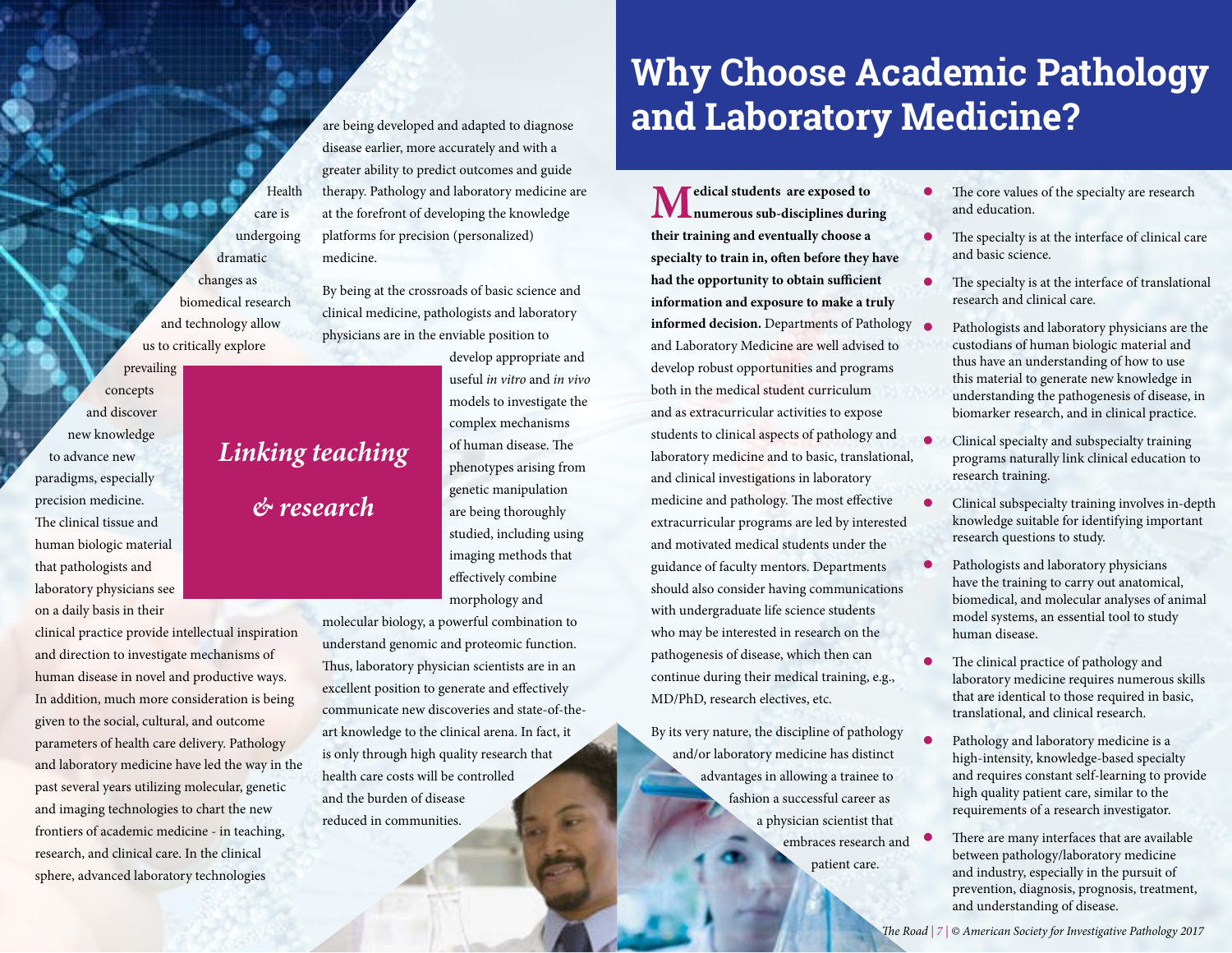## **Is a Physician Scientist Career For Me?**

**You have to carefully consider whether you have the interest and motivation to fashion a physician scientist career that should fit your own intellectual, biomedical, lifestyle, cultural and research goals.** 

Training to be a physician scientist is long and at times difficult and thus requires careful planning. Despite the strenuous training commitment, the rewards are indeed wonderful. You do interesting and important work. You interact with exceptional individuals and you are at the forefront of medicine and science as you shape the foundations and directions of healthcare. Mastering two careers in order to fashion one hybrid career as a physician scientist is particularly challenging. You are expected to achieve all the competencies required as a physician and as a scientist. The successful physician scientist is generally an individual who is intelligent, very highly motivated, hard-working, efficient, and an excellent problem solver who likes to be challenged by difficult problems. Often numerous failures will precede the experiments that ultimately provide data that satisfy

your

curiosity and leads to a high impact well cited journal article. Thus instant gratification is not on the menu but a high tolerance for frustration and failure are. Once you accept this, the rewards are numerous. You are at the forefront of your field. You create the literature and are a consultant with unique knowledge. You are invited to share your expertise and knowledge with colleagues at scientific meetings and at universities and hospitals and you make important contributions to healthcare.

As a physician scientist you are in the dynamic world of academic medicine where inquiring minds are constantly searching for scientific truths. Your work has impact on clinical care, either directly or indirectly. You yourself have an opportunity for an interesting, rewarding and comfortable lifestyle.

## *At the crossroads of basic science & clinical medicine*

To make informed decisions about career choices, it is important to have exposure to active physician scientists. A good way to do this is to spend time in the laboratory of a physician scientist and participate actively in a project course, a summer student program, or a work placement.

Immerse yourself in the program so you get full value. If you work in a large laboratory, you may get to spend little time with the busy principle investigator physician scientist. More junior physician scientists with smaller laboratories may be able to offer a better first look at a physician scientist career. Discussing career choices with knowledgeable career counselors, current trainees, and junior and senior faculty is very helpful. Appropriate mentorship is very important and is worth investing time in meeting with mentors. Remember that in the final analysis it is your choice to make. Also no choice is irrevocable so if you start and you see you are not having fun, reassess your choice, but remember to give yourself a chance. Embarking on a new

*Modern health care needs physician scientists in pathology & laboratory medicine*

adventure can be stressful and may initially not live up to expectations.

As you explore your career options, do not be concerned about expressing frustration and doubts as you work in the research environment. We all have them. Try to solve issues as they arise during your exploration of the world of the physician scientist. Don't only focus on the failures but identify the successes you have as you prepare to make your decision to follow the rewarding path of the physician scientist. If you feel things are getting better after a poor start in your initial research opportunities, you probably did make the correct decision in the first place.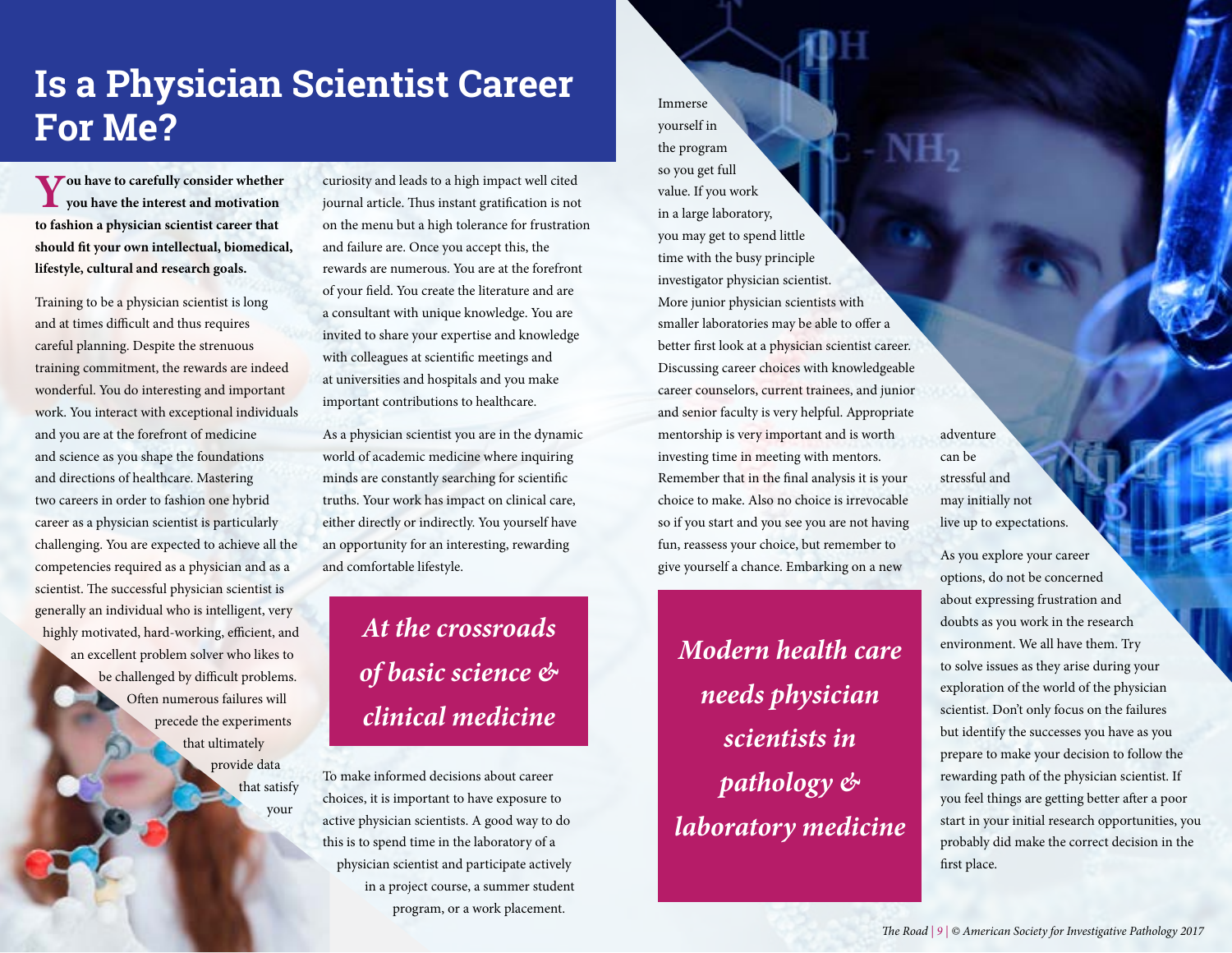# **Choosing a Training Path** member when compared to obtaining a PhD

**The objective is to complete dual training <u>L</u>** either at one institution or at two or **more institutions. How you accomplish your training may be the result of a carefully crafted career plan or by simply taking advantage of opportunities that appear as you follow your path of training.** Usually it is a combination of planning and serendipity. Never lose sight of your ultimate goal and realize that there are several different pathways that will get you there. Your own personal circumstances are important in determining the steps you take along the way. Remember that although the end is important, the journey must be pleasant, fun, and as direct as possible so that you do not become a perpetual trainee. Trainees should be offered flexibility to achieve the best training that suits their own background. As we move to personalized health care so should physician scientist training programs endorse personalized training.

### **These are some options: PhD followed by MD**

This pathway provides for a strong research background before entering your MD program. A PhD in the biomedical and related sciences should provide you with a strong background in scientific investigation and an in-depth focus in one specific area. Exposure to science that relates directly or indirectly to understanding the pathogenesis of human disease is most helpful. The PhD degree provides you with a unique perspective as you carry out your medical training. It enhances your ability to focus on medicine as a discipline that relies on hypothesis testing in abnormal human biology. Whatever your PhD was about, you bring to your medical training the academic rigor of investigative work that focuses on in-depth knowledge, thorough understanding of experimental design and effective critical analysis. Your graduate courses and thesis work provide excellent training to carry out critical analysis of the medical literature to guide diagnosis and treatment of your patients. In most MD programs, you will be away from the research milieu and will need some further research training at the end of your MD or residency training to bring you up to date. This additional postdoctoral training may be in the area of your PhD research or you may have identified new areas of interest during your clinical training.

## **MD/PhD**

These are traditional programs that integrate research and medical training without sacrificing the quality of either. In most cases, the programs demand defined times when only one of the programs is intensely studied; however, there is usually some integration between research and clinical activities. The program usually takes up to 8 years to complete, which means that your PhD training needs to be focused. There is usually a shorter time between completion of the PhD and initiation of independent research as a faculty

before medical school. This path, however, usually needs some postdoctoral training at the end of the MD/resident training before embarking on an independent faculty position. These MD/PhD programs each have a limited enrollment and often provide generous financial support during the full program, for both the PhD and the MD components.

### **Physician Scientist Training Programs**

These are usually programs that combine residency and research training. The motivation to do research and the choice of a research topic is often influenced by the specific clinical training program. This type of program presents the opportunity for clinical training to drive research training. You may be able to apply elective time in your clinical component as well as additional research time toward completing a graduate degree. It is important that you have adequate time for high quality clinical training and you achieve all your clinical competencies. The research component provides a solid research experience with quality outcomes including first-authored high-quality papers. The National Institutes of Health and the National Cancer Institute in particular have developed special grants for physician scientist training programs. For more information, see [www.nih.gov.](http://www.nih.gov) For information about residency and fellowship training programs in Pathology and/or Laboratory Medicine, visit the ICPI website at [www.](http://) [pathologytraining.org.](http://) The American Board of Pathology [\(www.abpath.org\)](www.abpath.org).) has endorsed a Physician-Scientist Research Pathway for residents interested in research

### **Post-Residency Training**

In this pathway, the trainee completes the residency program and then embarks on a formal research training program, sometimes leading to a PhD. This route usually involves research training during a research fellowship. The major advantage of this route is the proximity of the research training to the start of independent academic practice, allowing the trainee to "hit the ground running" at the end of training. These programs may also provide for research funding for a few years while starting an independent faculty position. Some trainees elect to do research training outside a formal graduate program in a research lab. The primary drawback of post-residency training, especially for those without a prior research background, is that it often means a shorter duration of formal training in research, as the personal and financial disincentives toward spending extra years pursuing a PhD vs. beginning clinical practice become an issue for some. Depending on the quality of the postresidency research experience, this route may not necessarily be disadvantageous; though for some, it may make competition for initial grants more difficult, at least in the short term, since their curriculum vitae (CV) may not reflect enough high quality work. Biomedical research is highly competitive, so taking up your first faculty position with a strong CV is of great benefit.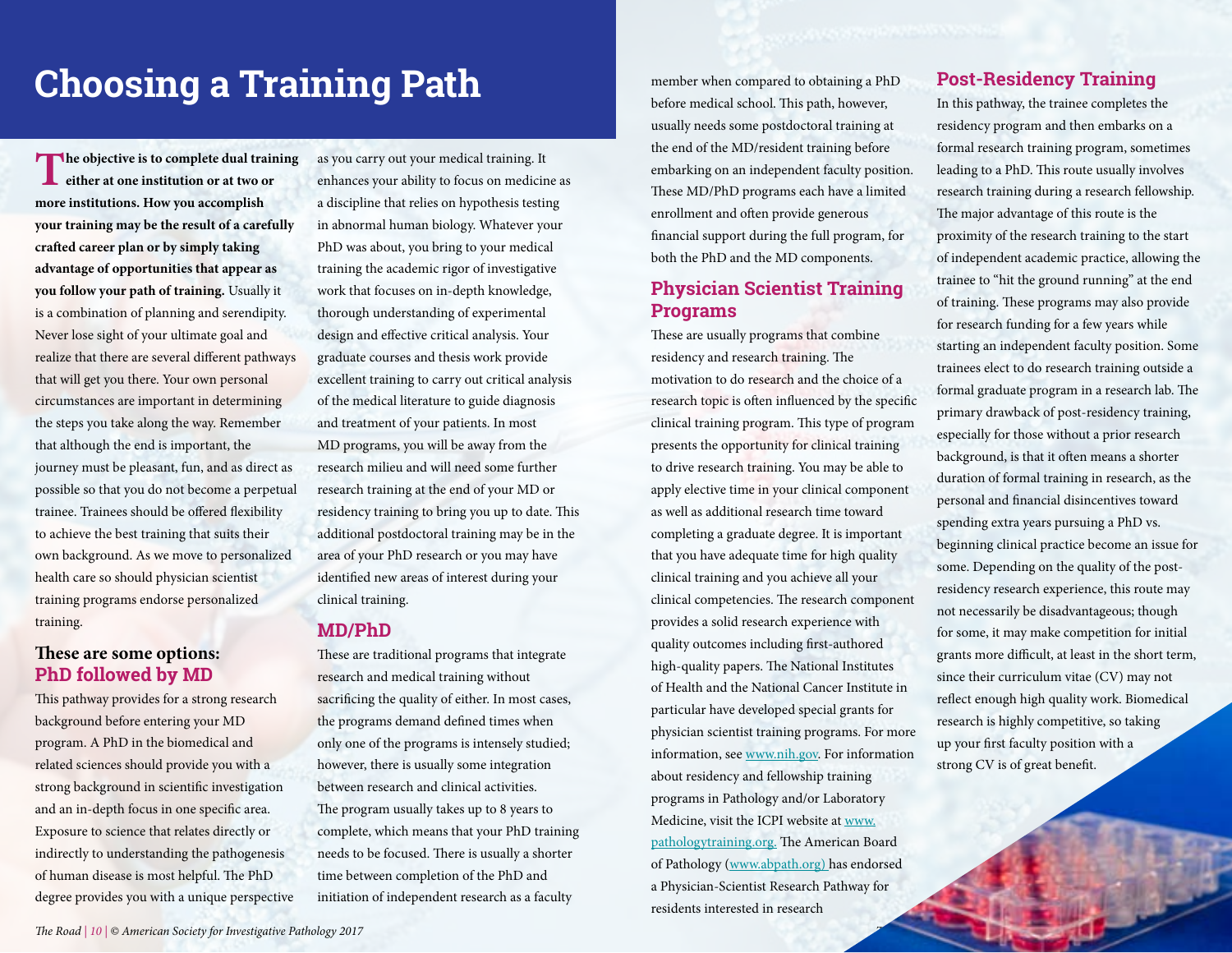## **Choosing a Training Program Manufacture:**

**Be well informed when choosing a program. Decide which route(s) you wish to fully explore. Do your homework thoroughly and look at several physician scientist programs to be able to select the best one for you.** The fit must be right. Know the type of research you wish to do; basic biomedical science, translational research, public health, social sciences, biomedical engineering, health administration and others. Know what you want out of the program. Do you suit the program and does the program suit you? Speak to as many trainees as possible to get a consensus opinion. You will find some trainees who are satisfied with everything and some who can see no good in anything in the program. What you need is a balanced view and to get this you need to ask probing questions and try to get specific answers, not general impressions.

> Medical schools and hospitals differ and you should be very familiar with the philosophy of each of their training programs. Is the institution an excellent place to train in

academic pathology and laboratory medicine? How important is research for the faculty as a whole? Does the curriculum facilitate research opportunities during medical school and during residency programs?

The clinical part of the training is provided by numerous clinical staff, often in their own areas of expertise. You are exposed to so many teachers during medical school and residency training that your individual experiences will end up being mixed, some very good and some less so. The program director and the resources available are important in establishing and maintaining a high quality clinical program that provides opportunities for high quality research for trainees. A diverse mix of clinical cases, strong subspecialty expertise with dedicated teachers, and strong opportunities for clinical-pathological correlations are important in establishing the quality of the clinical experience.

### **Quality of the Program:**

What is the quality of the institution as a whole? What is the quality of the medical school, the teaching hospitals, the research, and the clinical care and teaching? Speak to as many trainees as possible so that you can obtain several opinions about the program. Try to get a sense of the level of contentment within the Faculty since a happy faculty tends to be much more inclined to create a healthy exciting environment for clinical and research training.

What is the financial situation and the research infrastructure at the institution as a whole and in the department you plan to train in? Is major equipment readily available? Are there core facilities? Does your potential supervisor have the infrastructure he/she needs to carry out first class research?

## **Academic Program:**

- Is there a clear description of the programs available for trainees to train for academic careers?
- **•** Does the institution support the concept of personalized training where possible?
- How well do research and clinical training blend?
- Are there seminar series and visiting lectureships organized for trainees and faculty?
- How good is the library and the associated information technology?
- Is there a critical mass of trainees in the program and in the institution as a whole?
- Does the program provide opportunities for formal presentations of research?
- If a graduate program is pursued, is there a strong policy with respect to student advisory committees and student mentoring?

*Physician scientists may look forward to a dynamic career of achievement & reward*

- Does the program have well defined policies on training and graduate education, e.g., ethical conduct in research, intellectual property guidelines, publication policy, invention policy, health and safety policy, code of behavior on academic matters, graduate supervision policy and guidelines, etc.?
- What is the time to completion for the program?

## **Personal Issues:**

You should discuss salary, benefits, as well as book and travel allowances with potential supervisors and program directors. Discuss holiday time, meeting time, sick time, benefits, and health insurance. These are all important issues that you need to fully understand.

- How is funding arranged?
- Are you expected to apply for competitive internal and/or external funding?

*The Road | 12 | © American Society for Investigative Pathology 2017 The Road | 13 | © American Society for Investigative Pathology 2017*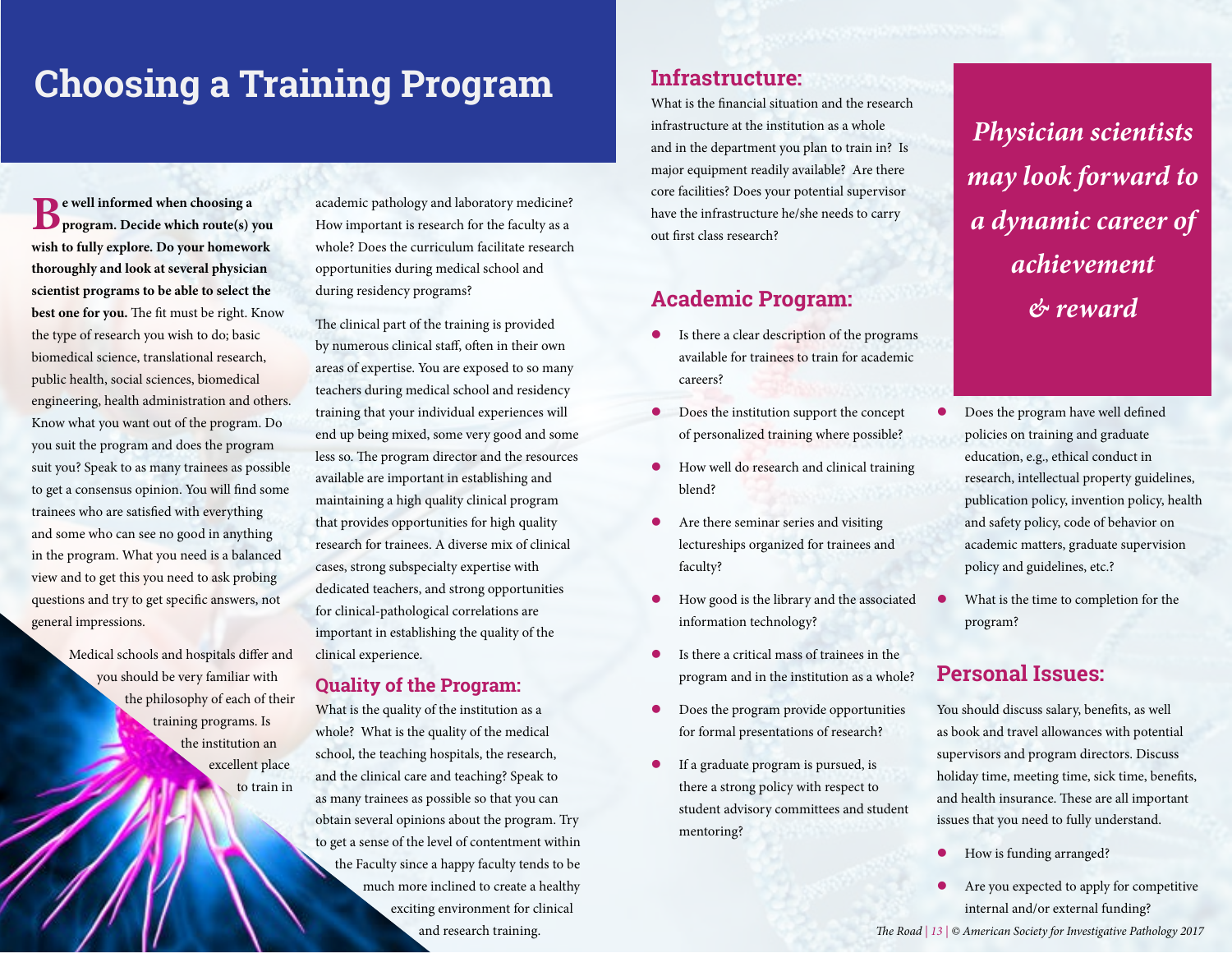- Does the program have an effective mentorship program and career counseling?
- Are there formal and informal opportunities to learn to achieve personal resilience?
- Are there institutional housing arrangements?
- What is the quality of trainee experience at the hospital, the university, and in the community outside the training sites?
- Does the location allow you to have the quality of life you desire for yourself and your partner or family?

Living in an attractive environment makes life pleasant for the trainee and the family. Explore housing issues. Involve your family in the decision making. If you have a spouse (partner) and a family, make sure their needs are well met. If the family is not happy, the trainee will have an added burden. A suitable community is important for the family, even if you stay in a location for only a few years. Do you need day care or schools? What university programs and/or employment in the community are available for partners? Institutions should have dedicated individuals to help with information on available services and relocation issues. If you need to train for two careers, make sure the

*Be well prepared for interviews & visits to prospective training institutions*

institution is able and willing to provide for the academic needs of the couple. Institutions are becoming much more aware of this need and should be willing and able to discuss this with you. It is very important to make the training journey fun, so keep this in mind when making your choices.

**TIMESTOS ENSURES** 

## **Choosing a Supervisor/Mentor**

**The research program is delivered in a very different fashion from that of clinical programs. The one-onone relationship with the supervisor is of paramount importance. Whether the supervisor is a physician scientist should not be an issue. The trainee needs to be sure that the supervisor understands and is willing to support and accommodate the training of an MD to become a scientist as well.** This reflects the notion of personalized training needed to develop the career of a physician scientist. Choosing a supervisor is a very important task. In most cases, supervisors are not assigned by the program; instead trainees choose from a list of faculty. When choosing a research supervisor, visit the lab and talk to the current trainees. Review the supervisor's CV, especially publications and grants. The quality and impact of the publications and the size of the grants are most important. Personalities are important, so learn about your potential supervisor's personality and make sure it will mesh well with yours. The working relationship you have with your supervisor is very important to the success of your program.

It is indeed important to have a frank open discussion with a potential supervisor so that your questions are answered and you have the information you need to make an informed choice.

A true interest in scientific investigation, especially but by no means exclusively in human biology, and patient care are essential for success as a physician scientist. Since the

training is arduous, a nurturing, stimulating and supportive environment that considers personal resilience for trainees is essential. Some programs allow you to rotate through a few laboratories before you finalize the choice of a supervisor. This is very useful. Role models and mentors are required to advise and guide, not only during training but also at the junior faculty level.

- **How does the supervisor run the laboratory and the research program?**
- **How much contact time do you want with your supervisor as you train?**
- **How often are formal meetings held with supervisors?**
- **What peer support is there?**
- **Is there sufficient space and equipment?**
- **Are journal clubs part of the laboratory activity?**
- **Are there visiting scientists presenting seminars and interacting with students?**
- **How does your supervisor regard physician scientist trainees?**
- **What is the track record of the potential supervisor as a physician scientist and/or mentor?**
- **Do students finish their program in a timely fashion?**
- **Does the supervisor provide feedback in a timely manner?**
- **Do students publish first-authored high quality work?**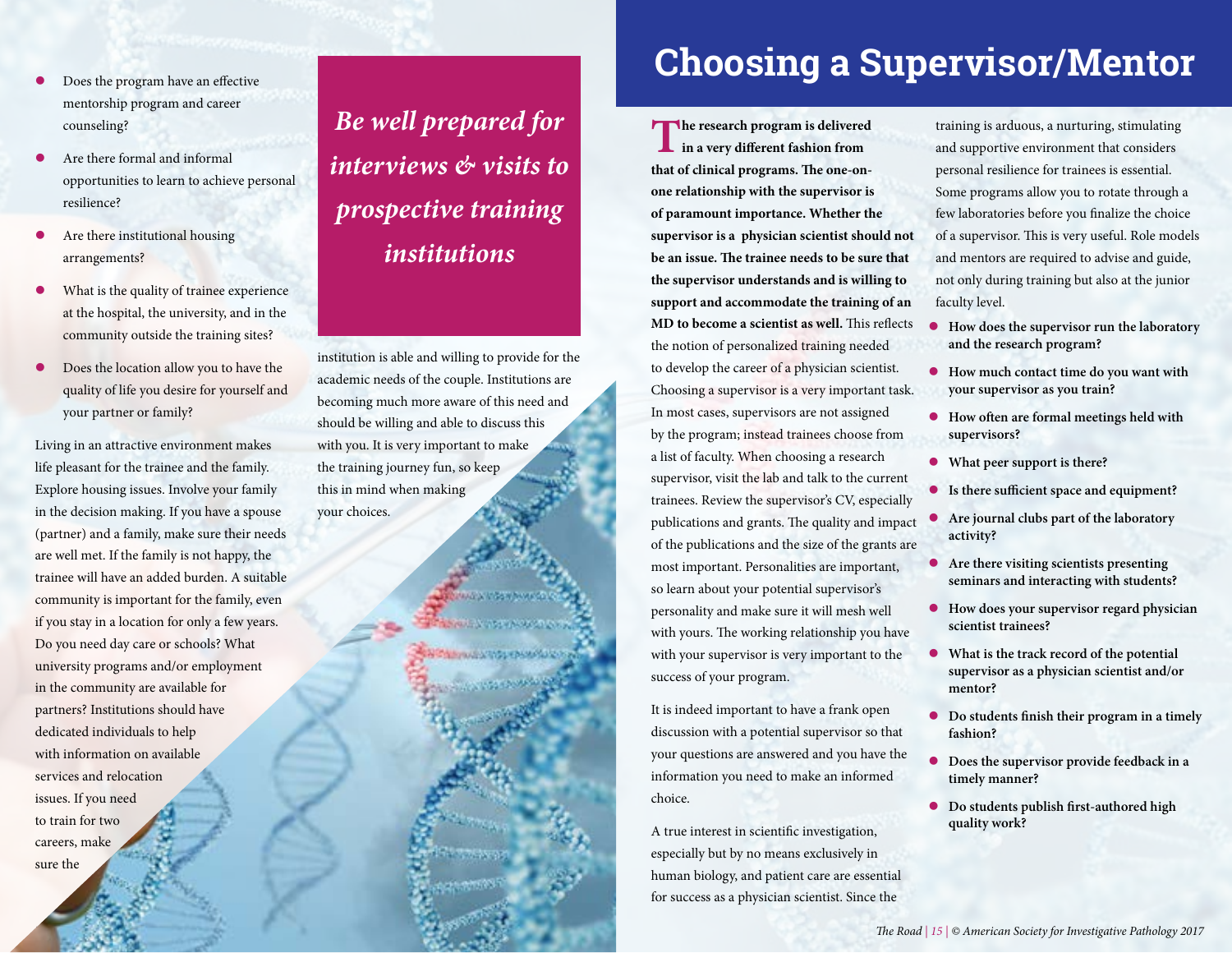# Searching for Your First Job **in many cases teaching experience is limited**

**Once you are finished with your formal training, you search for your first position. You should have been exploring job prospects well in advance of completing your training. Initial contacts can be made at scientific meetings, with scientific collaborators and visiting lecturers, and through other informal means.** Networking is very important. At least sixty to seventy percent of positions that are filled include word of mouth recruitment. The larger your network is, the more opportunities you will know about, often before they are advertised. Your supervisor and other department members can be very helpful as well. Even if you are applying for a position at your current institution or at one you know well, treat it like an unknown entity. You now have to look at it from a faculty point of view and not from that of a trainee, which are very different perspectives. It does not hurt your cause to interview at several institutions so that you learn about the interview process and find out what each institution is offering. This is helpful in

understanding how to rate an offer and how to frame your negotiations. Understand the market pressures in academic medicine so you can pursue appropriate negotiations.

In answering advertisements, provide a well presented CV that is clear and unambiguous. Remember the search committee will be receiving many applications to review. Identify your role in publications, especially multi-authored ones. Do not mix abstracts with publications. List chapters, books, and other non-peer reviewed articles separately. Present a well thought out research plan that is not too long but is innovative in nature and feasible at the institute to which you are applying. Discuss with your current supervisor what research you may take with you. It is not useful to compete directly with your current supervisor. You should let your referees know beforehand that they may be contacted and send them a CV and research plan so they understand your current situation and future plans. Referees should know you well and should be able to provide critical analysis of your work and how you work in a group. Collegiality is an important feature in choosing both faculty for departments and investigators for industry. If an individual hesitates when you ask for a reference, do not use them as a referee.

Search committees do expect to see letters from those who know you best, e.g., supervisors, former employers. If these are absent you need to explain why. If you have teaching experience, this is a plus but

during your training period. You will present a seminar so search committees and interested faculty and students will be able to view your organizational and presentation skills firsthand and see how you handle a discussion of your work during the question period. Make sure you bring the appropriate format to present your talk to avoid a technical problem arising during the presentation. Offer to check the audiovisual equipment beforehand.

An essential feature of your interviews is to clearly articulate in a succinct manner what your major accomplishments have been. The so called "elevator pitch" or "three-minute" thesis is a useful template to use. Then you need to articulate what you want your job description to be. Even have it written down in your own notes. Know where you can be flexible and where you cannot. A tactic to be avoided is to modify your job description during your interviews to suit the need of the institution. This is not useful since it questions your motivation. An attitude that conveys the notion that "I will do anything to get a job at your institution" is not a strong selling point at all.

Know as much as you can about both the department and the institution you visit. Review web sites. Be familiar with the research that is ongoing and know who is doing what. Know what the priority programs are in the department and at the institution. Identify potential collaborators before your visit by reviewing information on the departmental and institutional websites. Know who you will meet and review their work and publications. Even before

you arrive, have a set of questions that you need answered in this first visit. Remember this is a first visit so not everything needs to be covered and specifics are not always necessary. Your main objective is to determine whether this is a suitable place to initiate and develop your career and to live. The search committee wants to know if you have what it takes to set up an independent productive research program, whether your program fits well with the department's research, teaching, and clinical care goals and objectives, and whether you yourself will fit well into the collegial group of faculty in the department. Show enthusiasm for the position and convey a sense that you are very interested in the position. This is best conveyed by demonstrating that you are well prepared for your visit. Remember to follow up after your visit with acknowledgements to those you met.

Do not be shy to discuss salary, start-up funding and space, but that is usually done only in general terms on the first visit. Do see the space offered. The real negotiating usually occurs on your second visit when details are very important. Investigate granting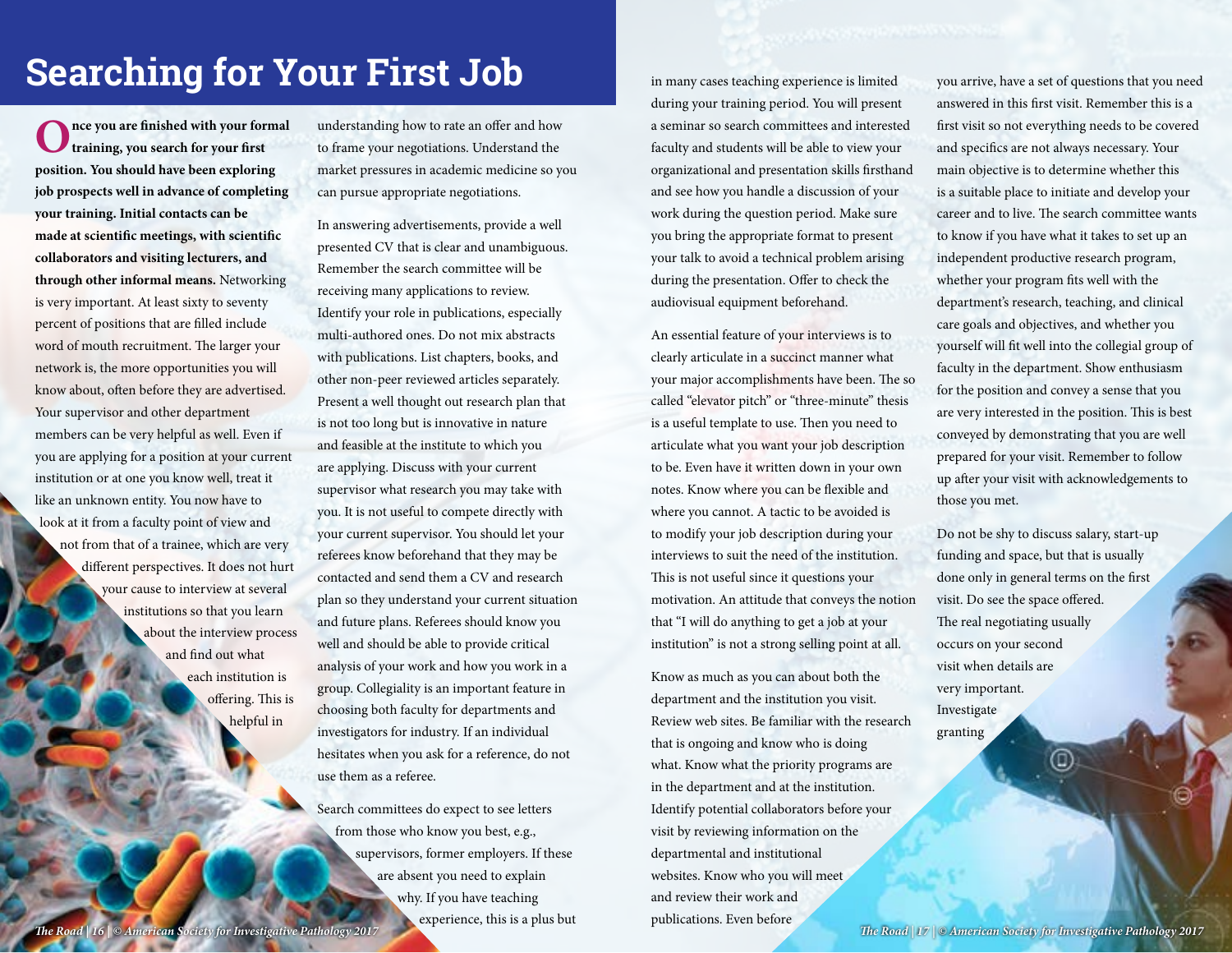opportunities from relevant agencies. Inquire about internal grant competitions. Is there support and mentorship for junior faculty when they apply for initial grant funding? Before your second visit, you will be asked to provide the Chair or Director with a detailed list of equipment that you need - either as your own or as communal infrastructure equipment to which you need unrestricted access. Indicate how frequently access is required and ask what the user fees will be. Your start-up need not

reflect a specific dollar value. It is more important to make sure you have what you need to start your program and to work for at least three years without external funding. The total dollar value then depends on what you need and should reflect the true costs at the specific institution. For example, salaries for support staff vary in different locations. You should have as much of what you need as possible when you arrive. Waiting for labs to be built or renovated and equipment to arrive may delay you considerably. Setting up a functional laboratory usually takes longer than you expect. Thus, finish as much work as you can in your postdoctoral laboratory so that publications will come out as you set up your own laboratory in the new facility. There may be some overlap as you wind down your postdoctoral position and begin your faculty position and you may find yourself commuting for a short period of time.

## **Launching Your Physician Scientist Career**

Once you arrive at your new position, be prepared for some frustration. By being well informed you can successfully navigate through the pitfalls of setting up **a new office, research laboratory, and clinical practice.** A few months free of clinical duties and teaching is very useful in allowing you to set up your laboratory. Be very familiar with regulations - department, university, government, and funding agencies. Spending time reading guidelines is not what you want to do; however, it will save you much grief and will speed up your set up. Be familiar with the regulatory guidelines and when in doubt seek information. Ask for advice. Identify administrators and faculty who can be most helpful to you during your start up period. Those faculty members who have just set up their laboratory are very useful advisors. We can all learn from someone else's experiences. Good luck!

# **Tenure, Promotions and the First 10 Years**

**I with the milestones you need to reach t is essential for you to be very familiar as your career evolves and as you progress through the ranks at your institution. You should have a very clear understanding of how the tenure process and/or the promotion process operate at your institution.** It is too late to find out as you go up for tenure/ promotion that you should have done this or that. The current reality of the first five to seven years, depending on your institutional requirements, is to establish your physician scientist program. Competing pressures exist between your research interests and your clinical responsibilities. Protected time devoted to your own research enterprise is critical. Seventy-five to eighty percent of your time is needed to become a successful independent well-funded, productive biomedical investigator. Physician scientists have many activities to tend to; however, not all are done by everyone, especially at the beginning of your career. The highest priority must be given to your research activities.

While each institution has its own requirements, there are several general principles to consider. As you approach tenure/ promotion, you should have done some teaching and attracted high-quality graduate students and postdoctoral fellows. Teaching dossiers require student evaluations so make sure to collect these after each course you teach. You should have been awarded peer reviewed

funding as a Principal Investigator from at least two funding sources (or two grants from one funding source), and had renewals where appropriate. Most scientists consider investigator initiated operating grants as the cornerstone of a successful research program and an essential driver for new discoveries. Being a co-applicant of a multi-investigator program is indeed useful, but you must be very clear and transparent in showing how you yourself are making a major contribution to the program. Your research program should have progressed to a stage that high impact publications have been and are being accepted for publication. Quality should be placed well ahead of quantity. You should be establishing your name for a body of innovative high impact work that attracts attention from your colleagues. Publications should appear in the highest impact subspecialty and general biomedical journals. This interest should lead to invited lectures at national and international scientific meetings and universities and institutes. Invited reviews in well recognized journals also indicate recognition in a field.

You may now be involved with research review as an external reviewer of manuscripts and/or grant proposals. You may, although this is much less likely in your early years, be asked to serve on a grant review panel. These review activities are time consuming so you must budget your time very carefully. Not obtaining your own grant funding because you are too busy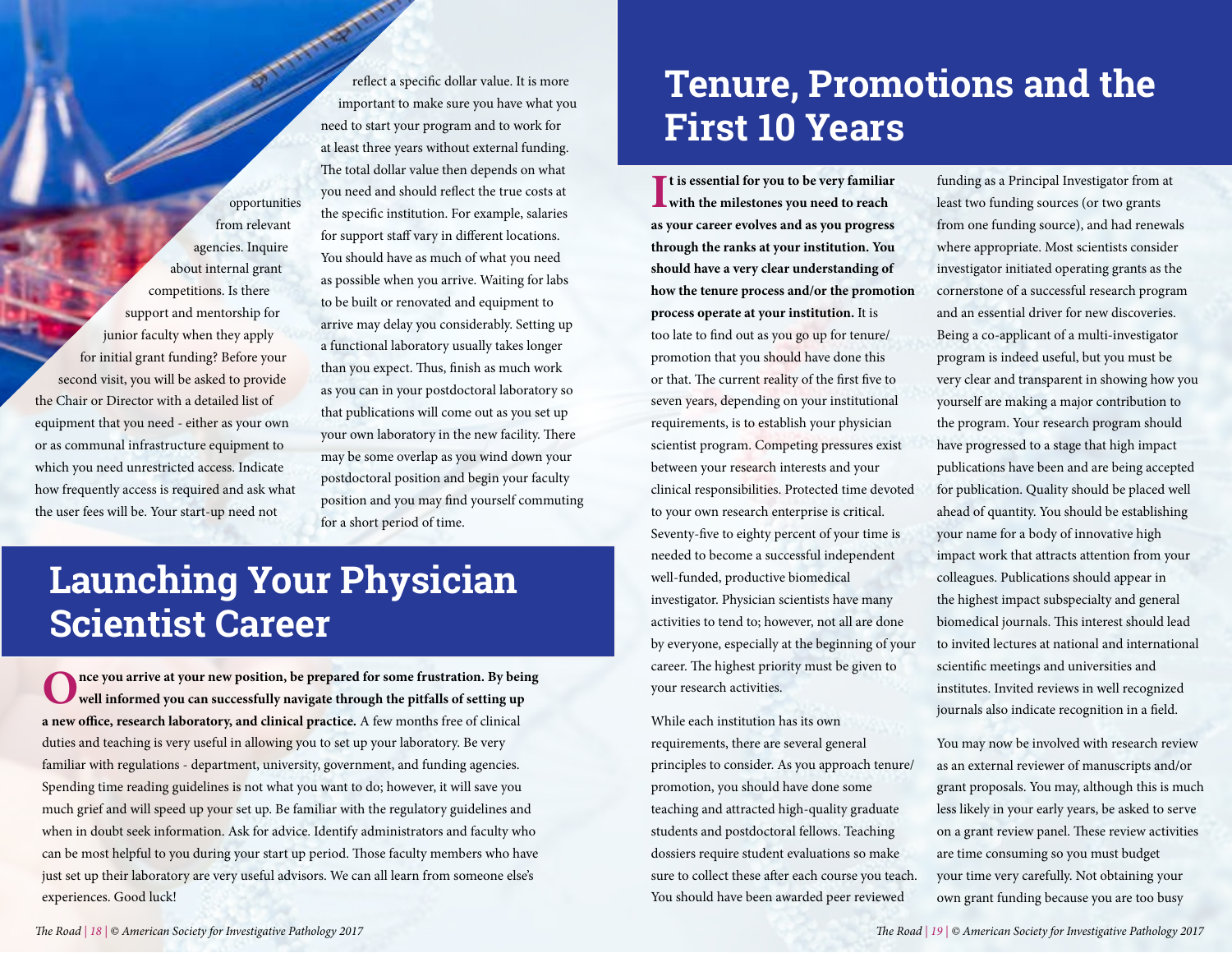reviewing others is not a useful way to advance your career. Some amount of administrative activity is useful since everyone must pitch in to help administer the system they work in. But once again budget your time very carefully. If you are doing your share of administrative work in your department as a junior faculty member, do not hesitate to decline a request to serve on yet another committee but indicate that once your time commitments change you will take on new responsibilities. In the early years, focus your administrative roles both at your institution and externally to activities close to your research activity, e.g., graduate committees, scientific meeting program committees.

You are not working in a vacuum, so know the investigators in your field and network with

colleagues. Attend meetings, especially small meetings where it is much easier to meet your colleagues and discuss science. Social settings during a meeting are a very good venue to interact with colleagues. Promote your own trainee's ability to attend scientific meetings with you. It is a very good investment of your funds.

It is very useful to apply for and receive personnel awards. It is confirmation of the high regard your peers have for you and your work. Applications are usually a time consuming process so focus applications on those awards that you have a very good chance of receiving. Seek reliable information about the application process so you understand how best to fill out the forms and what the agency is looking for in its awardees.

### **The Many Interests of the Biomedical Physician Scientist**



## **The Institutional Challenge to Train and Maintain Physician Scientists**

**Universities are challenged to create innovative sustainable education pathways to graduate physicians who are well trained in research.** These pathways will be successful if they are dynamic and not rigid in nature, offer trainees choice in how their program is designed and carried out, provide competitive stipends, and adhere to realistic time to completion for the program. Thus the institutional goal is to provide "personalized training" for academic physician scientists to navigate their demanding program.

High quality programs are required to provide the unique training that Pathology and Laboratory Medicine offers to study, understand, diagnose, treat, and prevent human disease. A stimulating intellectual environment with state-of-the-art resources and time dedicated to research are needed to launch physician scientist careers and support their productive growth, especially in the early stages of their careers. Universities, teaching hospitals, affiliated research institutes, granting agencies (both private and government), and industrial partners need to actively support these academic initiatives and create capacity to train physician scientists and to support their supervisors/mentors. All will benefit from having a strong core of physician scientists in the biomedical research and clinical community. It is indeed this group of

investigators who form an essential component to achieve the goal of transforming medicine from curative to preventative.

Departments of Pathology and Laboratory Medicine across the globe require the very best faculty to successfully meet the challenges of the medicine that is practiced today and that will be practiced tomorrow. Universities, teaching hospitals, and research institutes need to offer excellent training programs that support the three pillars of academic medicine: research, teaching, and clinical care.

### **Research:**

Excellent productive investigators need to be trained to acquire a knowledge base and the technical expertise to discover mechanisms of disease and to translate basic knowledge to clinically useful information to diagnose, treat, predict prognosis, and prevent disease. Basic discovery research needs to be effectively supported to maintain a productive research enterprise.

### **Teaching:**

Innovative teachers require the training to be able to link teaching to research and to state-of-the-art knowledge and technology. Opportunities to carry out research in education should be available.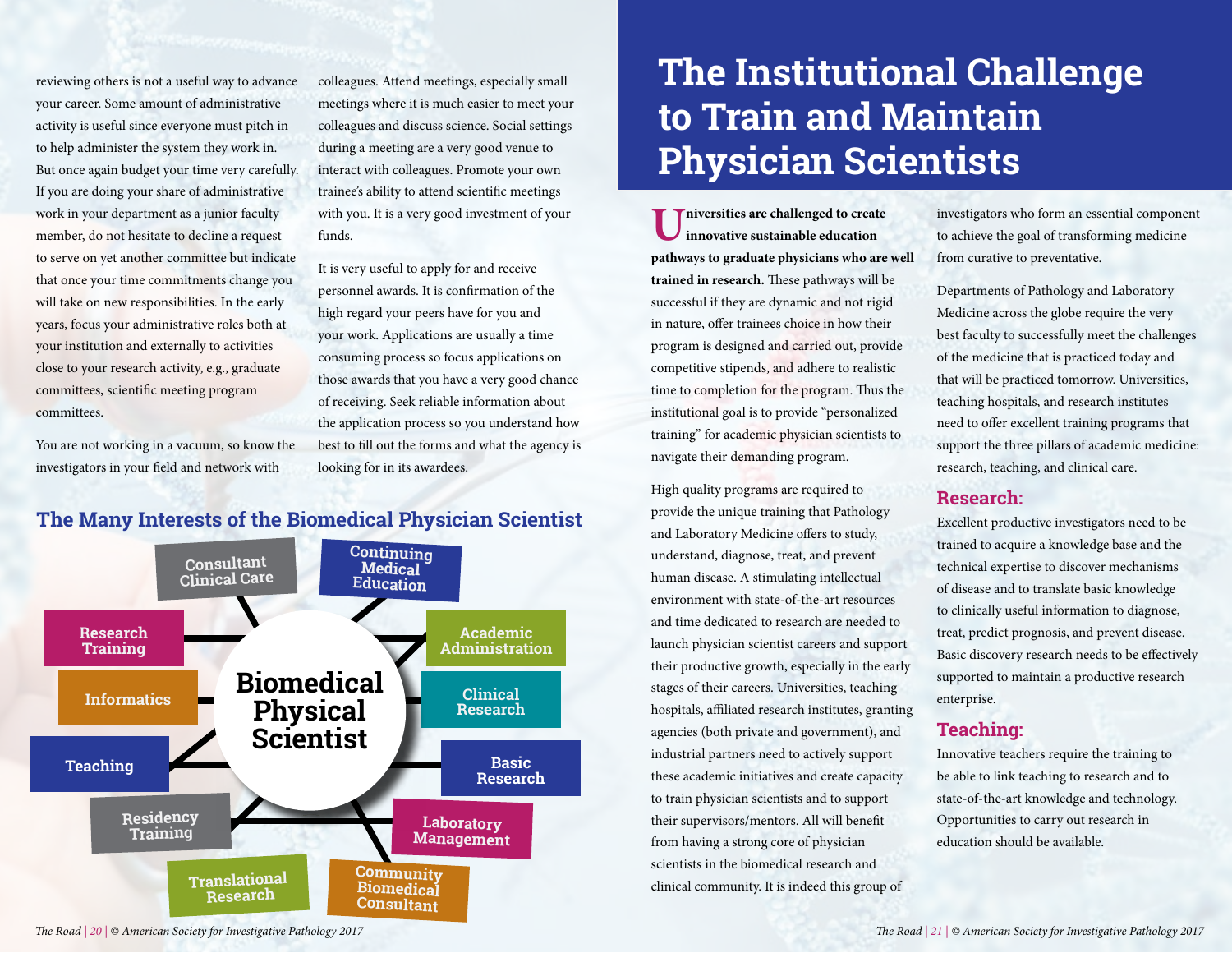### **Clinical Care:**

Subspecialty clinicians need to be trained to produce consultants who are exceptional diagnosticians and who continuously push the limits of health care through innovative use of modern biological concepts and state-of-theart technology.

These three academic pathways are all important. As the practice of modern academic medicine becomes more complex, it is not practical to demand in-depth expertise in all three pillars of academic laboratory medicine - research, teaching, and clinical care. A logical approach in today's biomedical world is to provide trainees the opportunity to develop excellence in one or two of the three pathways and to be competent in the others.

Thus training programs need to be adjusted to provide the very best opportunities to train future faculty along the excellent/competent paradigm. Training at the undergraduate, medical school, and postgraduate level need to be considered. An innovative program that was initiated at the

idence-base

Aodels.

disease

# *Making the journey fun*

University of Toronto is a Specialist Program in Pathobiology that teaches arts and science undergraduates to understand how the pathogenesis of disease is studied in humans and in experimental models. The 11-course program has promoted the interest of its graduates to pursue graduate and medical programs with focus in pathology and laboratory medicine.

Departments would do well to adjust their academic resources to provide their academic faculty with career development and advancement that focus on these pathways, always demanding that innovation, new knowledge, and international recognition be the hallmark of excellence for each of the three pillars of academic laboratory medicine. Physician scientists need to have an environment that rewards their motivation, their ability to unravel the mysteries of pathobiology, and that fosters innovative and transformative research.

## **Links & Resources**

American Society for Investigative Pathology [www.asip.org](http://www.asip.org/)

Laboratory Medicine and Pathobiology, University of Toronto <http://www.lmp.facmed.utoronto.ca/>

The Intersociety Council for Pathology Information, Inc. [www.pathologytraining.org](http://www.pathologytraining.org/)

American Association for Cancer Research [www.aacr.org](http://www.aacr.org/)

American Board of Pathology www.abpath.org

American Heart Association [www.americanheart.org](http://www.americanheart.org/)

Canadian Association of Pathologists [www.cap-acp.org](http://www.cap-acp.org)

Canadian Institute of Health Research [www.cihr-irsc.gc.ca](http://www.cihr-irsc.gc.ca/)

Heart and Stroke Foundation of Canada [www.hsf.ca/research](http://www.hsf.ca/research)

*The Road | 22 | © American Society for Investigative Pathology 2017 The Road | 23 | © American Society for Investigative Pathology 2017*

Medical Scientist Training Program (MSTP) Institutions [http://www.nigms.nih.gov/Training/](http://www.nigms.nih.gov/Training/InstPredoc/PredocInst-MSTP.htm) [InstPredoc/PredocInst-MSTP.htm](http://www.nigms.nih.gov/Training/InstPredoc/PredocInst-MSTP.htm)

National Cancer Institute [www.cancer.gov](http://www.cancer.gov/)

National Cancer Institute of Canada [www.ctg.queensu.ca](http://www.ctg.queensu.ca/)

National Institutes of Health [www.nih.gov](http://www.nih.gov/)

PathologyJobsToday [www.pathologyjobstoday.org](http://www.pathologyjobstoday.org/)

nce-ba

United States and Canadian Academy of Pathology [www.uscap.org](file:///C:\Users\DPellerin\Desktop\www.uscap.org)